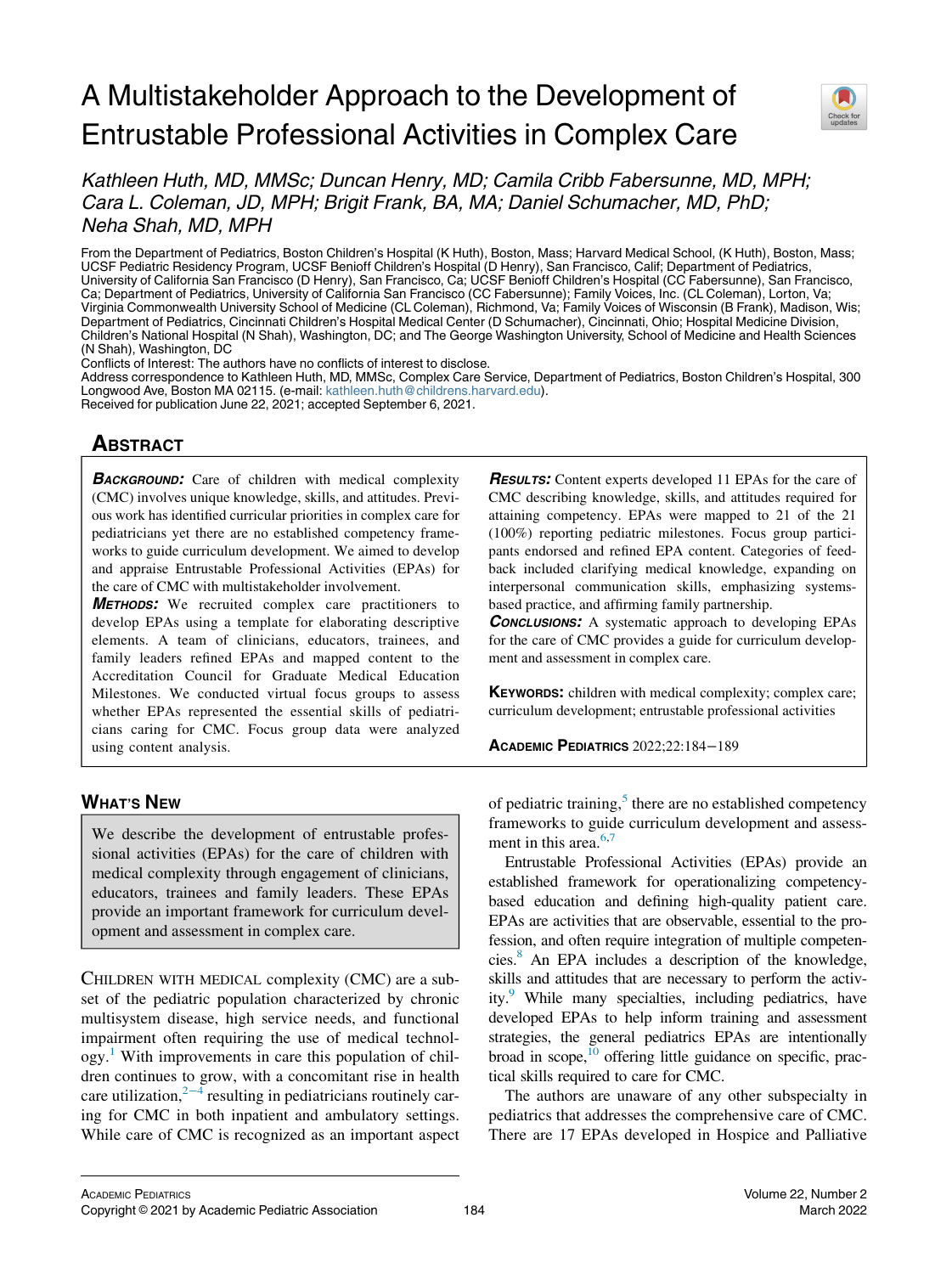Medicine $11$  that include common principles and overlapping areas of practice (eg, providing a decision-making framework for increasing technological dependence, care planning, and exploring the family context).<sup>[12](#page-5-1)</sup> EPAs for the care of CMC would expand on the scope of existing EPAs and provide a more comprehensive guide for trainees, training programs and other stakeholders.

A recent North American Delphi study identified curricular priorities in pediatric complex care, including management of multisystem clinical conditions like aspiration, as well as medical technology care, care coordina-tion and advocacy.<sup>[13](#page-5-2)</sup> Yet it is unclear what skill development looks like before, at, and after graduation and transition to practice. Creating rich descriptions of the clinical activities required of general pediatricians using an EPA framework would help clarify what it means to attain competence in the care of this pediatric population. Therefore, we developed EPAs for the care of CMC in partnership with key stakeholders in complex care training, including clinicians, educators, trainees, and family leaders. We also explored their alignment with actual practice through focus groups of clinicians and advocates who care for CMC.

#### **METHODS**

We used a multistage approach to EPA development, modeled after the 5-phase process described by Chen et al for the development of EPAs for entry into clerkship: identification of content domains, domain mapping and confirmation, content description and expert consultation, assurance of appropriate content, and finalization and stakeholder review.<sup>[14](#page-5-3)</sup> As prior work had already been done to establish content domains for pediatric complex care, $^{13}$  $^{13}$  $^{13}$  we focused on the remaining phases in order to describe and refine EPAs for the care of CMC.

### EPA CONTENT DESCRIPTION AND DOMAIN MAPPING

We recruited complex care clinicians through an international complex care e-mail listserv, and through the Academic Pediatric Association's complex care special interest group at the Pediatric Academic Societies annual meetings in 2018 and 2019 to serve as content experts, given their focused practice in complex care. Content experts self-identified domains for which they had clinical experience, identifying collaborators as appropriate. Using snowball sampling, we also made targeted outreach to national experts in EPA content domains. We facilitated a virtual training meeting discussing the concept of EPAs and describing their components, and provided information on EPA development methods via email communication. We developed and provided a template based on guidelines for EPA descriptions, including specifications of the activity, domains of competence critical to entrustment, and necessary knowledge, skills and attitudes.<sup>9</sup> We recruited 18 content experts from 9 institutions across the United States to develop 11 EPA descriptions.

One investigator (DH) performed initial mapping of EPA content to the Accreditation Council for Graduate Medical Education (ACGME) pediatric milestones.<sup>[15](#page-5-4)</sup> Mapping was reviewed with other team members (KH, NS) to establish consensus.

#### ASSURANCE OF APPROPRIATE CONTENT

EPA appraisal involved affirming that the EPAs accurately represented the practice of pediatric complex care. From November to December 2020, utilizing recruitment via invitations sent to the complex care listserv, we conducted 6 virtual focus groups. We asked participants to assess whether the EPA content represented the essential knowledge, skills and attitudes of a pediatrician caring for CMC. Each focus group was comprised of 5 to 8 interprofessional participants and was facilitated by 2 to 3 members of the study team, including our family leaders. Focus groups included complex care pediatricians, pediatric subspecialists, therapists, advanced practice providers, and clinical researchers/advocates. Focus groups were 60 minutes and included a brief introduction to the EPA framework and review of 2 EPAs. Participants provided feedback verbally and on a shared web-based application. Facilitators summarized feedback during focus groups to check understanding and ensure the summary resonated with participants and reflected key points of the discussion. All focus groups were audio-recorded and facilitators took notes for the purposes of reflection and comparison between facilitators.

#### FINALIZING EPA CONTENT

Two authors (KH, DH) summarized and categorized data from focus groups using conventional content analy-sis.<sup>[16](#page-5-5)</sup> The authors independently compiled comments from the web-based application and facilitator notes and identified initial codes. The authors discussed relationships between codes and grouped codes into broader categories. The data were then reanalyzed using the coding scheme and illustrative examples were identified for each category.

We integrated focus group feedback to further refine EPAs through multiple meetings. Final EPAs were reviewed and approved by the content experts and study team.

### **RESULTS**

Content experts developed 11 EPAs for the care of CMC with rich description of activity-specific knowledge, skills, and attitudes required for attaining competency (EPA titles in [Table 1](#page-2-0), full details of EPAs displayed in Appendix).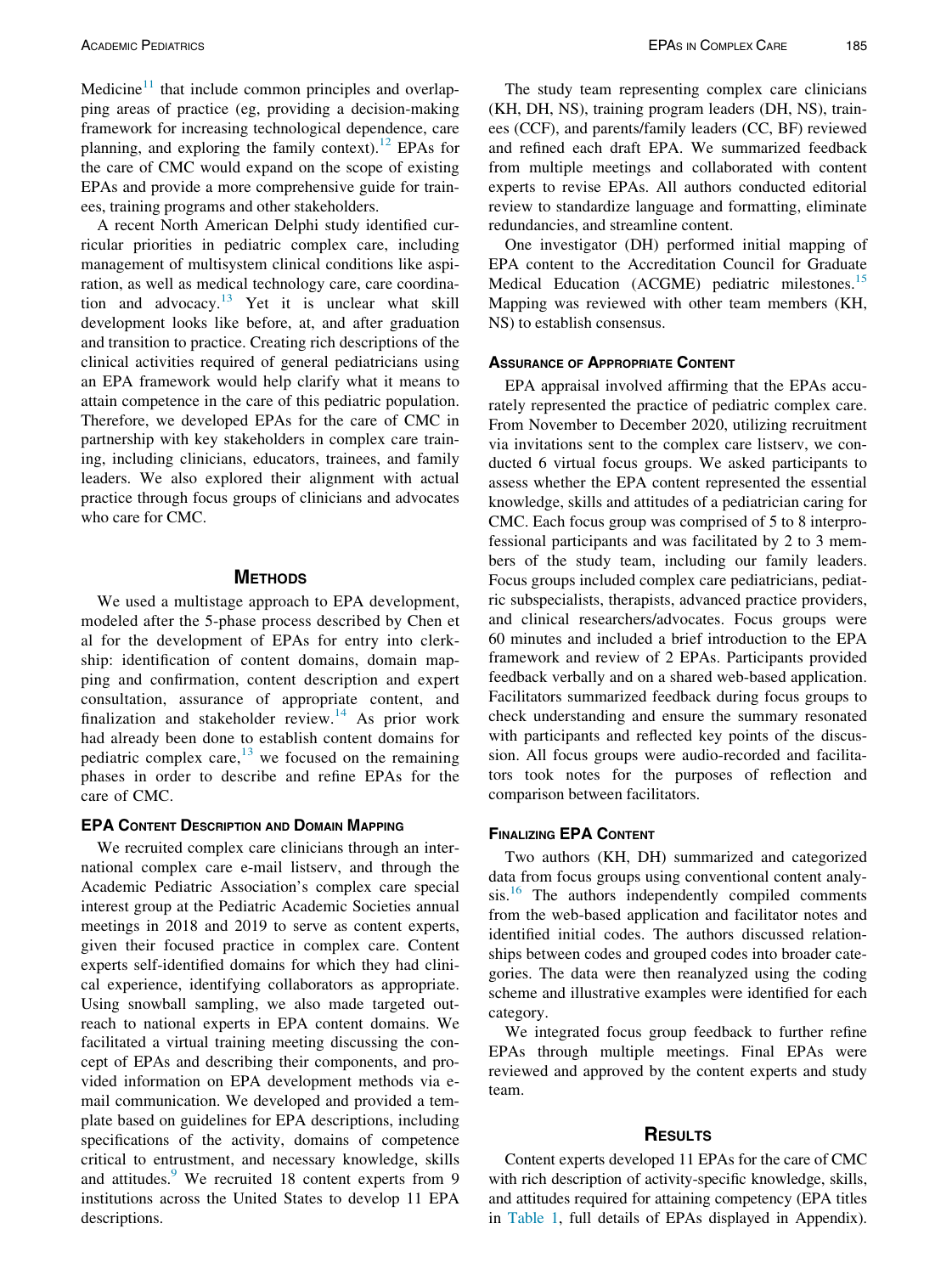<span id="page-2-0"></span>

| Table 1. Entrustable Professional Activities (EPAs) for the Care of CMC With Mapping to Accreditation Council for Graduate Medical Education Milestones |
|---------------------------------------------------------------------------------------------------------------------------------------------------------|
|---------------------------------------------------------------------------------------------------------------------------------------------------------|

| <b>EPA Titles</b>                                                                                                   | PC <sub>1</sub> | PC <sub>2</sub> | PC <sub>3</sub> | PC4          | PC <sub>5</sub> | MK1 | SBP <sub>1</sub>          | SBP <sub>2</sub> | SBP3         | PBLI1        | PBLI <sub>2</sub> | PBLI3 | PBLI4 | PROF1        | PROF <sub>2</sub> | PROF3 | PROF4 | PROF5 | PROF6 | ICS <sub>1</sub> | ICS <sub>2</sub>          |
|---------------------------------------------------------------------------------------------------------------------|-----------------|-----------------|-----------------|--------------|-----------------|-----|---------------------------|------------------|--------------|--------------|-------------------|-------|-------|--------------|-------------------|-------|-------|-------|-------|------------------|---------------------------|
| Evaluate and manage feeding<br>difficulties and nutritional con-<br>cerns for CMC                                   | X               | X               | X               | X            | X               | X   | X                         |                  | X            | X            | X                 |       |       | X            | X                 |       |       |       |       | X                | X                         |
| Evaluate and manage pain and<br>irritability in CMC                                                                 | X               | X               |                 | $\mathsf{X}$ | X               | X   | X                         |                  | X            | X            | X                 |       |       | X            | X                 | X     | X     |       |       |                  | X                         |
| Provide routine care for CMC<br>with feeding tubes and trouble-<br>shoot common issues                              | X               |                 |                 | $\times$     | $\times$        | X   | $\times$                  |                  | X            | X            | X                 |       |       | X            |                   | X     |       | X     |       | X                | X                         |
| Design and implement a devel-<br>opmentally appropriate transi-<br>tion process to adult care for<br><b>CMC</b>     |                 | X               | X               |              | X               |     | X                         | X                | X            | X            | X                 |       |       | X            | X                 |       |       |       |       | X                |                           |
| Facilitate goals of care discus-<br>sions and introduce the con-<br>cepts of palliative and hospice<br>care for CMC | X               | X               |                 |              |                 | X   | $\boldsymbol{\mathsf{X}}$ |                  | $\mathsf{X}$ | X            | X                 |       | X     | $\mathsf{x}$ | X                 | X     | X     | X     | X     | X                | X                         |
| Facilitate team-based care coor-<br>dination for CMC                                                                | X               | X               |                 | X            | X               |     | X                         | X                | X            | X            | X                 | X     | X     | X            | X                 |       |       |       |       | X                | X                         |
| Manage motility disorders in<br><b>CMC</b>                                                                          | X.              | $\mathsf{X}$    | $\times$        | $\times$     | $\times$        | X   | $\times$                  |                  | X            | X            | X                 |       |       | X            |                   |       | X     |       |       | X                | X                         |
| Evaluate and manage aspiration<br>in CMC                                                                            | X               | $\mathsf{X}$    | $\times$        | $\mathsf{x}$ | X               | X   | $\times$                  |                  | X            |              |                   |       |       |              |                   |       |       |       |       | $\times$         | $\boldsymbol{\mathsf{X}}$ |
| Develop and implement safety<br>and emergency plans for CMC                                                         | $\times$        | X               | $\mathsf{x}$    |              |                 | X   | $\times$                  |                  | X            | X            | X                 |       |       |              |                   |       |       |       |       | X                |                           |
| Evaluate and manage common<br>neuromuscular and skeletal<br>issues in CMC                                           | X               | $\mathsf{X}$    |                 | $\mathsf{X}$ | X               | X   | $\boldsymbol{\mathsf{X}}$ |                  | X            | $\mathsf{x}$ | X                 |       |       | X            | X                 |       |       |       |       | X                |                           |
| Advocate for CMC and their fam-<br>ilies in the community setting                                                   | X               | X               |                 |              | X               | X   |                           | X                | X            | X            | X                 | X     | x     | X            | X                 | X     | X     |       | X     | X                | x                         |

CMC indicates children with medical complexity; PC, patient care; MK, medical knowledge; SBP, systems-based practice, PBLI, practice-based learning and improvement; PROF, professionalism; ICS, interpersonal and communication skills.

HUTH ET AL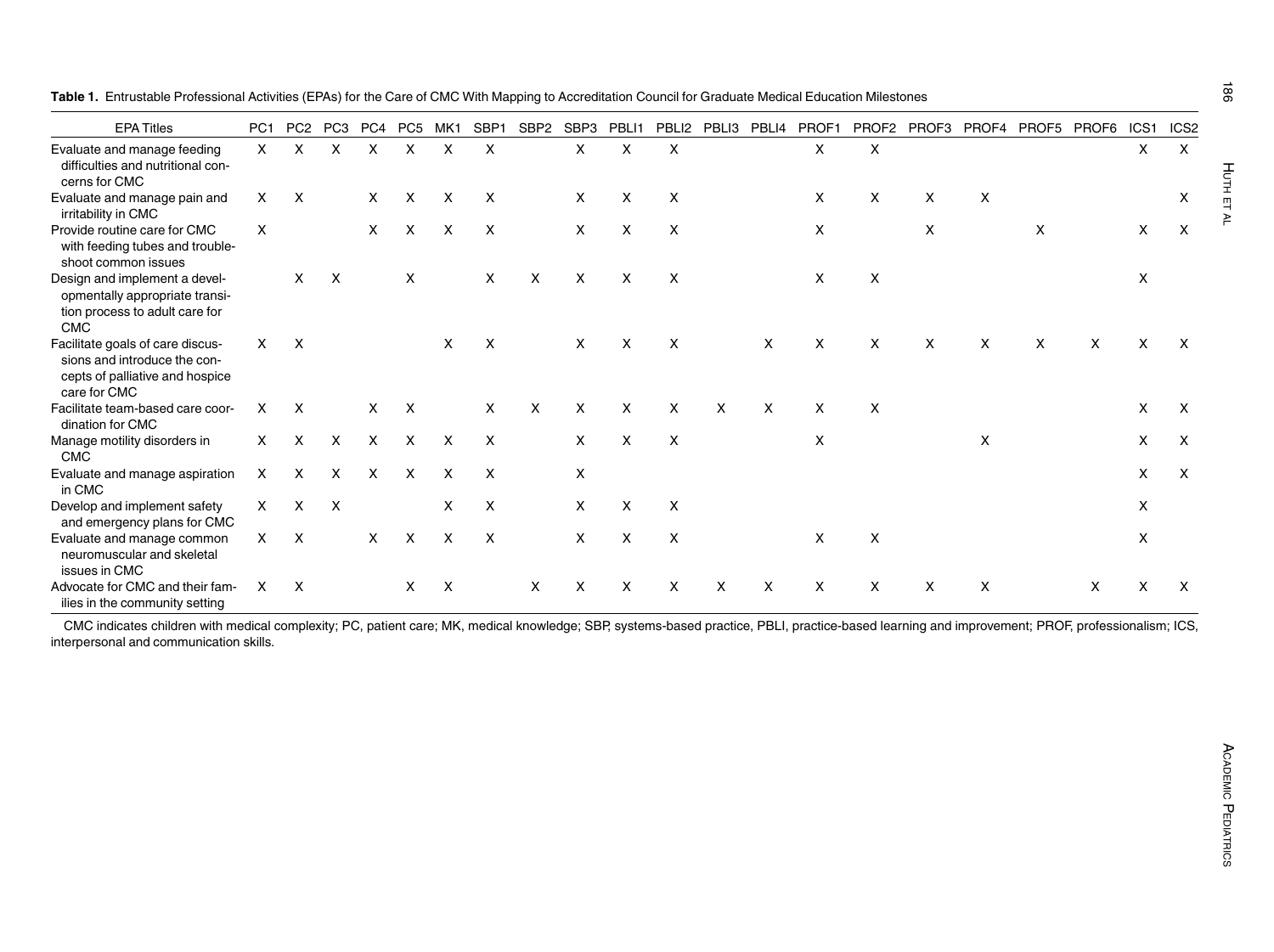| Category                                           | <b>Definition</b>                                                                                                                                                      | Example                                                                                                                                                                                                                                                                                                |
|----------------------------------------------------|------------------------------------------------------------------------------------------------------------------------------------------------------------------------|--------------------------------------------------------------------------------------------------------------------------------------------------------------------------------------------------------------------------------------------------------------------------------------------------------|
| Clarifying essential medical<br>knowledge          | Illustrating the role of the pediatrician in the<br>care of CMC. Often included specifying con-<br>tent or refining the scope of practice for a clin-<br>ical activity | Discuss indications and safety considerations for bracing<br>perform anticipatory guidance (including use of wheel-<br>chair seatbelt, need for head and neck support, safe<br>transfers), and recognize bracing issues (including<br>issues with fit and skin breakdown)                              |
| Expanding on interpersonal<br>communication skills | Describing the necessary practices and tools<br>for effective communication with other clini-<br>cians and with patients/families                                      | Include communication with families about what the pedi-<br>atrician will do as an advocate, including liaising with<br>schools, obtaining prior authorizations, requesting addi-<br>tional nursing hours, equipment, advocating for CMC in<br>the foster care system, discussion with subspecialists. |
| Emphasizing systems-<br>based practice             | Identifying opportunities for the pediatrician to<br>work effectively within systems to advance or<br>enable equitable access to care for CMC.                         | Consider opportunities to advocate for inclusion when<br>possible in different institutions (eg, school).                                                                                                                                                                                              |
| Affirming family partnership                       | Acknowledging the focus on collaborative part-<br>nerships with families and patient- and family-<br>centeredness in the activity descriptions                         | Appreciate highlighting multiple possibilities for manage-<br>ment and importance of shared decision-making with<br>families. Recognize that doing nothing is also an option.                                                                                                                          |

<span id="page-3-0"></span>Table 2. Focus Group Feedback Categories, Definitions, and Examples

We mapped the EPAs to 21 of the 21 (100%) reporting pediatric milestones from the ACGME [\(Table 1\)](#page-2-0).

In total, 42 individuals participated in the focus groups. The majority were general pediatricians with direct care responsibilities for CMC in inpatient and ambulatory settings (25, 60%). Participants also included pediatric subspecialists (4, 10%), members of the interprofessional care team including registered nurses, nurse practitioners, and physical therapists (5, 12%), educators within pediatric residency and fellowships (12, 29%), and individuals with research and advocacy roles and lived experience in the care of CMC (6, 14%). Focus group participants felt that the EPA descriptions resonated with them and suggested minor revisions to EPA content. No additional EPAs were identified, though some participants suggested developing an EPA related to respiratory care and equipment.

Content analysis of focus group data yielded 4 categories of feedback ([Table 2](#page-3-0)). 1) Clarifying essential medical knowledge of the pediatrician who cares for CMC, (eg, identifying risk factors, managing side effects, and recognizing complications for certain clinical conditions), and refined the scope of practice for the activity; 2) Expanding on the role of the pediatrician in facilitating communication with and between clinicians and families; 3) Emphasizing the centrality of systems-based practice, including opportunities for interprofessional collaboration, care coordination, and accessing community resources; and 4) Affirming the focus on family partnership, expressing appreciation for the emphasis on shared decision-making and patient- and family-centeredness.

#### **D**ISCUSSION

In this study, we describe a multistep process engaging a diverse group of key stakeholders in the development and appraisal of 11 EPAs for the care of CMC. These EPAs are intended to support learners and educators across the training continuum in focusing learning and assessment efforts in essential areas of professional practice for pediatricians in the care of CMC. They provide not only a curricular roadmap, but an assessment framework amenable to integration with existing programmatic requirements.

Our EPA development process incorporated multiple steps to generate content validity evidence.<sup>[17](#page-5-6)</sup> We established a shared understanding with content experts in the standards and methods for EPA development, used a template outlining EPA components and provided frequent instruction and feedback. We used an iterative approach to collect, interpret, and integrate feedback from experts to inform EPA revisions, focused on assuring that the EPAs capture the practice of complex care. We also ensured that the set of EPAs aligned with an existing competency framework used in the profession. We believe that these EPAs are an accurate reflection of the essential work of pediatricians in the care of CMC.

Though EPAs describe activities for the pediatrician and form the basis for decisions about entrustment for individual clinicians, it is critical to recognize the nature of complex care as team-based and with varying roles of the pediatrician dependent on context, available resources and areas of need. Focus groups highlighted opportunities to clarify the scope and nature of these activities. Care of CMC typically depends on an interprofessional team, comprising subspecialists, advanced practice providers, social workers, therapists, community-based providers, and most critical, patients and families at the center. $18$ The pediatrician's role often involves identifying needs, performing initial evaluation and management of clinical issues, and partnering with other members of the care team including families. These concepts are embedded across all EPAs for the care of CMC. Furthermore, pediatricians care for CMC in various health care settings, within different models of care delivery, with variable access to subspecialists and other resources. The EPAs are written to be deliberately broad and can thus be used and adapted across training programs and care settings.

Development of EPAs specific to the care of particular subpopulations in generalist specialties is not unique to pediatrics. In internal medicine, geriatricians composed 12 EPAs addressing the unique aspects of caring for geriatric patients, which describe many common areas of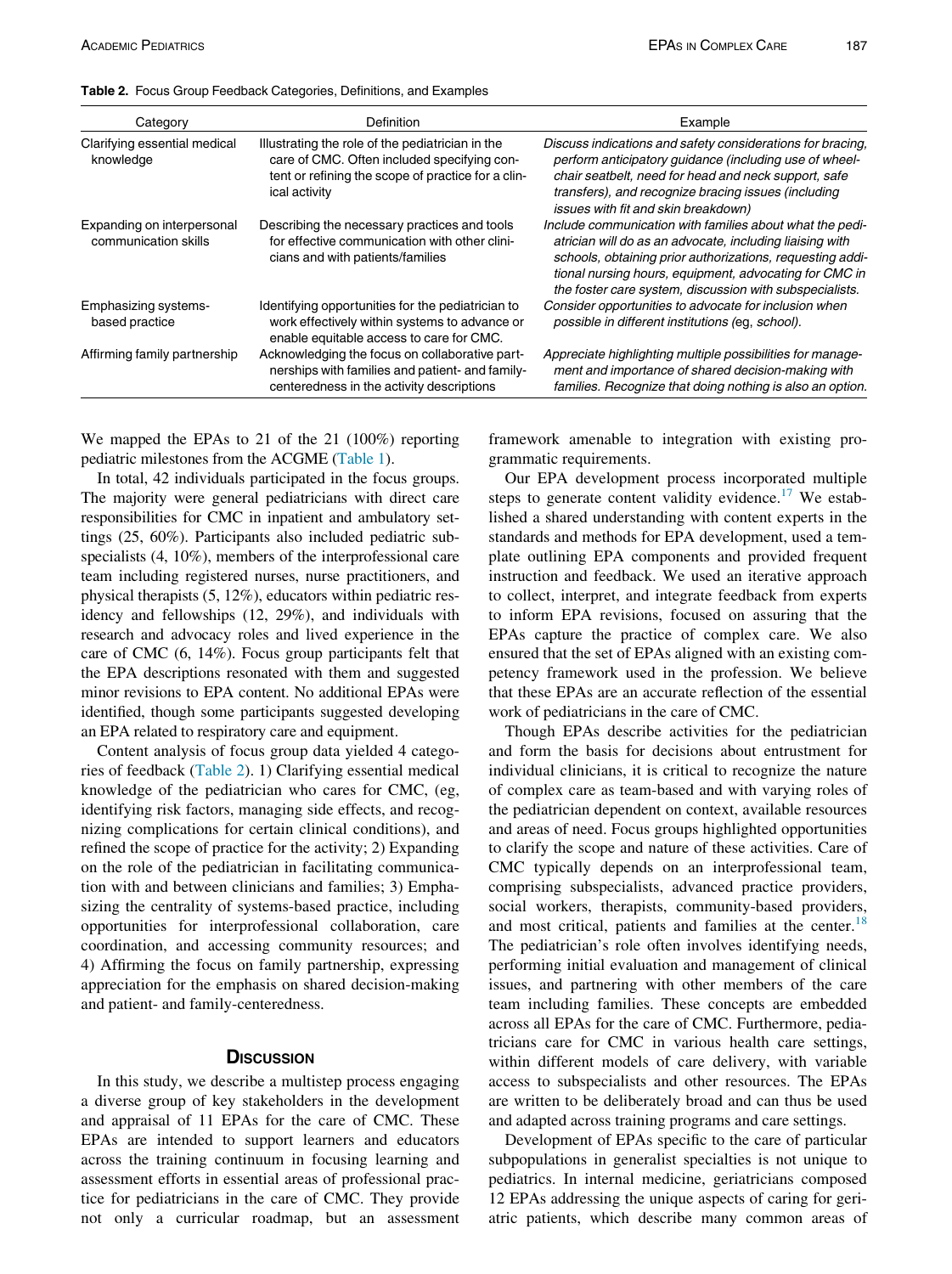practice with the care of CMC, including managing multisystem clinical "syndromes" and discussing goals of care through shared decision-making.<sup>[19](#page-5-8)</sup> These geriatric EPAs are meant to provide a framework for developing competency in the care of geriatric patients beyond what is expected of a general internist. Similarly, our hope is that pediatrics trainees, program directors and practitioners will utilize EPAs for the care of CMC to further develop and enhance their knowledge and skills in pediatric complex care. This effort may include consideration of additional training opportunities to build upon knowledge gained through pediatric residency programs. Given the growing population of CMC and the multidisciplinary nature of their care, we should aspire to ensure every graduating pediatric resident will have achieved competency in as many of these EPAs as possible. Nonetheless given multiple challenges in postgraduate medical training including limited training time with competing priorities, varied individual career goals and limited knowledge on when trainees achieve competency, assuring adequate training to achieve competency in these EPAs during residency training may not be easily accomplished. $20$  We propose that these EPAs be utilized as a framework, in addition to the existing general pediatrics EPAs, for cultivating a skillset in trainees who have a specific interest in complex care. For those who plan to regularly provide care to CMC, there may be opportunity to leverage existing programmatic infrastructure, such as individualized curriculum time or residency pathways, to focus knowledge and skill development in complex care and achieve competency prior to independent practice. Furthermore, given the multidisciplinary nature of care of CMC, we encourage pediatric subspecialty training program leaders to utilize these complex care EPAs during fellowship as well. Finally, if the availability of dedicated complex care fellowships expands across the nation, it is likely that achievement of competency in these EPAs will continue during additional focused training in complex care.

<span id="page-4-7"></span><span id="page-4-6"></span><span id="page-4-5"></span><span id="page-4-4"></span><span id="page-4-3"></span><span id="page-4-2"></span><span id="page-4-1"></span><span id="page-4-0"></span>Our study has some important limitations. Content experts were largely based in the United States and EPAs were mapped to ACGME milestones, thus the products of this work may have limited generalizability to other countries and training programs. Our recruitment was also limited to an e-mail listserv and likely missed important contributors. However, stakeholders who participated in focus groups included practitioners from across North America with experience in various care settings, and EPA descriptions are intentionally inclusive of various care models, so we believe the EPAs largely reflect the practice of pediatricians in the care of CMC. Content domains for these 11 EPAs were based on a prior Delphi study and may not include all essential clinical activities in complex care. It was not our intent to provide an exhaustive set of EPAs, but rather to develop EPAs based on prior literature as a starting point in defining this area of clinical practice. Our sources of validity evidence are limited, and our study does not explore operationalizing these EPAs and feasibility of their use in pediatric training programs. Despite these limitations, our findings

recognize complex care as a critical aspect of professional practice for every pediatrician. The described clinical activities are high-stakes and/or frequently encountered in practice, and are essential to high-quality, safe, patientand family-centered care for CMC. We anticipate that this approach can serve as a model for developing educational frameworks in other areas of pediatric practice.

#### **CONCLUSION**

A systematic approach to developing EPAs for the care of CMC provides a detailed guide for curriculum development, training activities and assessment priorities in complex care. Next steps include partnering with training programs to use the EPA framework to guide curriculum development and assessment in pediatric complex care.

#### **ACKNOWLEDGMENTS**

Thank you to the Complex Care EPA Working Group who served as content experts and authors of EPAs for the care of CMC: Ruba A. Abdelhadi, Justin Alvey, Jori F. Bogetz, Taron Davis, Laurie Glader, Emily Goodwin, Julie Hauer, Christina Imming, Mitul Kapadia, Ruchi Kaushik, Laura M. Panko, John Takayama, Justin C. Wheeler.

Funding sources: None.

## SUPPLEMENTARY DATA

Supplementary data related to this article can be found online at [https://doi.org/10.1016/j.acap.2021.09.014.](https://doi.org/10.1016/j.acap.2021.09.014)

#### **REFERENCES**

- 1. Cohen E, Kuo DZ, Agrawal R, et al. Children with medical complexity: an emerging population for clinical and research initiatives. Pediatrics. 2011;127:529–538. [https://doi.org/10.1542/peds.2010-](https://doi.org/10.1542/peds.2010-0910) [0910](https://doi.org/10.1542/peds.2010-0910).
- 2. Stoll BJ, Hansen NI, Bell EF, et al. Trends in care practices, morbidity, and mortality of extremely preterm neonates, 1993-2012. JAMA. 2015;314:1039–1051. <https://doi.org/10.1001/jama.2015.10244>.
- 3. Tennant PWG, Pearce MS, Bythell M, et al. 20-year survival of children born with congenital anomalies: a population-based study. Lancet. 2010;375:649–656. [https://doi.org/10.1016/S0140-6736\(09\)](https://doi.org/10.1016/S0140-6736(09)61922-X) [61922-X.](https://doi.org/10.1016/S0140-6736(09)61922-X)
- 4. Cohen E, Berry JG, Camacho X, et al. Patterns and costs of health care use of children with medical complexity. Pediatrics. 2012;130: e1463–e1470. [https://doi.org/10.1542/peds.2012-0175.](https://doi.org/10.1542/peds.2012-0175)
- 5. American Board of Pediatrics. Entrustable professional activities for general pediatrics. 2019. Available at: [https://www.abp.org/entrusta](https://www.abp.org/entrustable-professional-activities-epas) [ble-professional-activities-epas](https://www.abp.org/entrustable-professional-activities-epas). Accessed May 30, 2019.
- 6. Bogetz JF, Rassbach CE, Bereknyei S, et al. Training health care professionals for 21st-century practice: a systematic review of educational interventions on chronic care. Acad Med. 2015;90:1561– 1572. [https://doi.org/10.1097/ACM.0000000000000773.](https://doi.org/10.1097/ACM.0000000000000773)
- 7. Bogetz JF, Bogetz AL, Bergman D, et al. Challenges and potential solutions to educating learners about pediatric complex care. Acad Pediatr. 2014;14:603–609. <https://doi.org/10.1016/j.acap.2014.06.004>.
- 8. ten Cate O, Taylor DR. The recommended description of an entrustable professional activity: AMEE Guide No. 140. Med Teach. 2021;43:1106–1114. [https://doi.org/10.1080/0142159X.2020.1838465.](https://doi.org/10.1080/0142159X.2020.1838465)
- 9. [ten Cate O. Nuts and bolts of entrustable professional activities.](http://refhub.elsevier.com/S1876-2859(21)00456-3/sbref0009) J Grad Med Educ[. 2013;5:157–158.](http://refhub.elsevier.com/S1876-2859(21)00456-3/sbref0009)
- 10. American Board of Pediatrics. Entrustable Professional Activities for General Pediatrics. Available at: [https://www.abp.org/entrusta](https://www.abp.org/entrustable-professional-activities-epas) [ble-professional-activities-epas](https://www.abp.org/entrustable-professional-activities-epas). Accessed June 27, 2020.